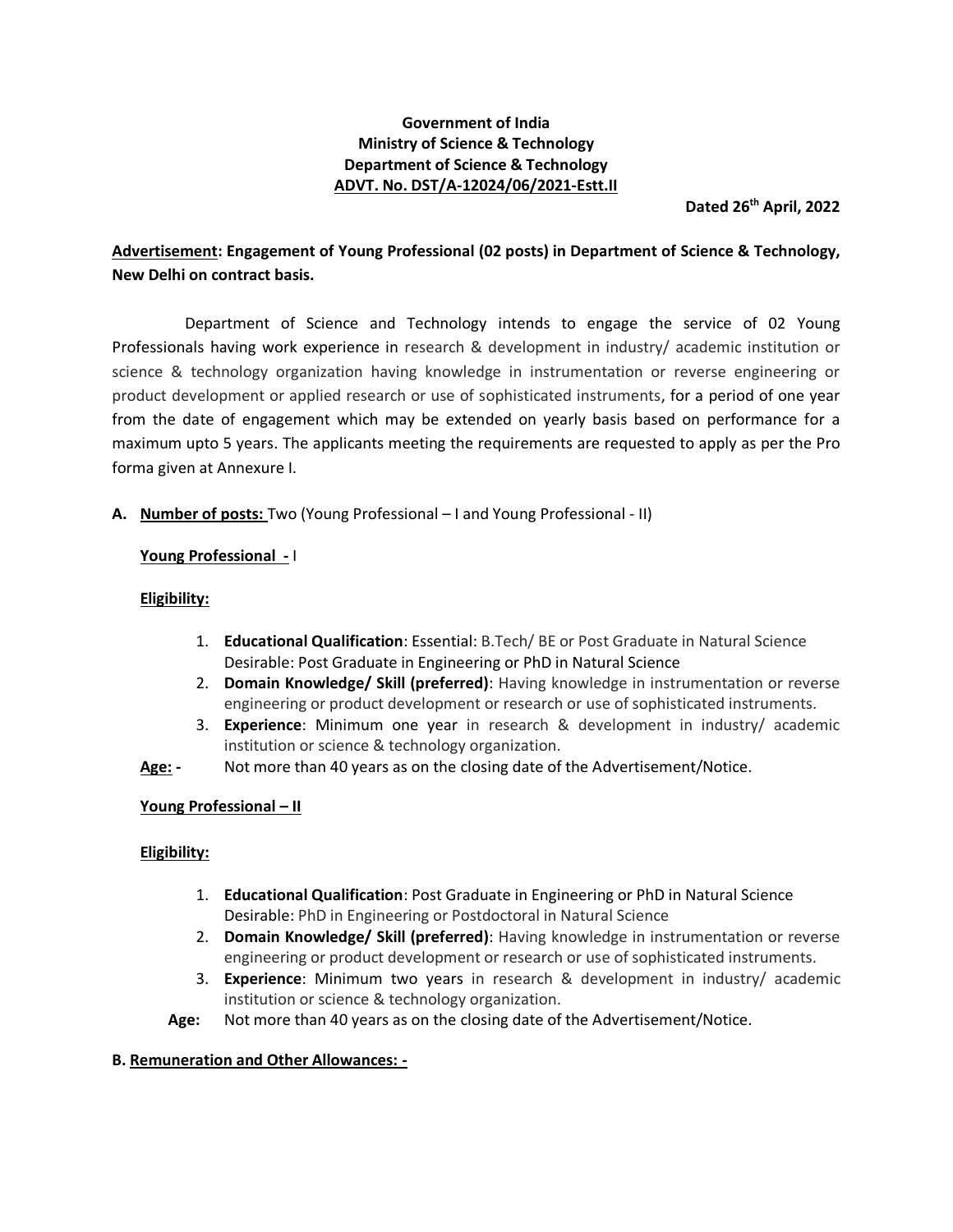Young Professional – I and Young Professional - II will be paid a consolidated monthly remuneration of Rupees Rs. 70,000/- to Rs. 85,000/- and Rs. 85,000/- to Rs.1,00,000/- respectively. No other allowance such as DA, HRA etc. will be admissible. Facilities like transport facility, residential accommodation, CGHS, Medical reimbursement would not be given.

## **C. Nature of Duties**: -

- 1. Listing & identification of equipment being procured from abroad time and again along with their class I/II i.e. local content / value added in India
- 2. Reverse engineering of such equipment & help developing them in India by identifying potential manufacturers and providing them technical help and expertise for developing the equipment,
- 3. Interaction & technological collaboration with foreign manufacturers in India at the Startups set up in Research Parks to facilitate transfer of technical knowhow,
- 4. Regular interaction between academia and Indian industry organizations at the level of the institution about the requirement of equipment of foreign origin and for encouraging the domestic manufacturing,
- 5. To assess regular requirement of proprietary/ non-proprietary research consumables and exploring domestic alternatives for use,
- 6. Interactions/ communication/collaboration with local/domestic manufacturers so as to make them aware of the institutions technical requirements/ specifications and to encourage them to meet those requirements and
- 7. Making local manufacturers/ domestic suppliers aware of the Gol guidelines to help them compete.

## **D. Terms of Engagement: -**

- i. The Young Professionals having accepted the offer of engagement, shall enter into a contract, also having the confidentiality clause, with the D/o Science & Technology, detailing the terms and conditions of engagement, before being assigned any work.
- ii. The tenure of the Young Professionals will be initially for a period of one year from the date of engagement which may be extended on yearly basis based on performance for a maximum upto 5 years. The tenure may be terminated by giving one month's notice on either side.
- iii. Any breach of contract executed by the Young Professionals with the Department shall be considered a sufficient ground for the termination of the engagement made under the Contract and may further debar such Young Professionals from future engagement by the Department.
- iv. DST or its representative reserves the right to reject any application without assigning any reasons.
- v. Young Professionals shall be eligible for 8 days leave in a calendar year on pro-rata basis. Also un-availed leave in a calendar year cannot be carried forward to next year. Department would be free to terminate the services in case of absence by more than 15 days beyond the entitled leave in a calendar year.

#### **E. Mode of Selection: -**

Applications received in response to advertisement will be scrutinized and shortlisted applicants will be called for a personal interaction and documents verification with original documents. Based on qualification, experiences & outcome of personal interaction, the candidate will be selected.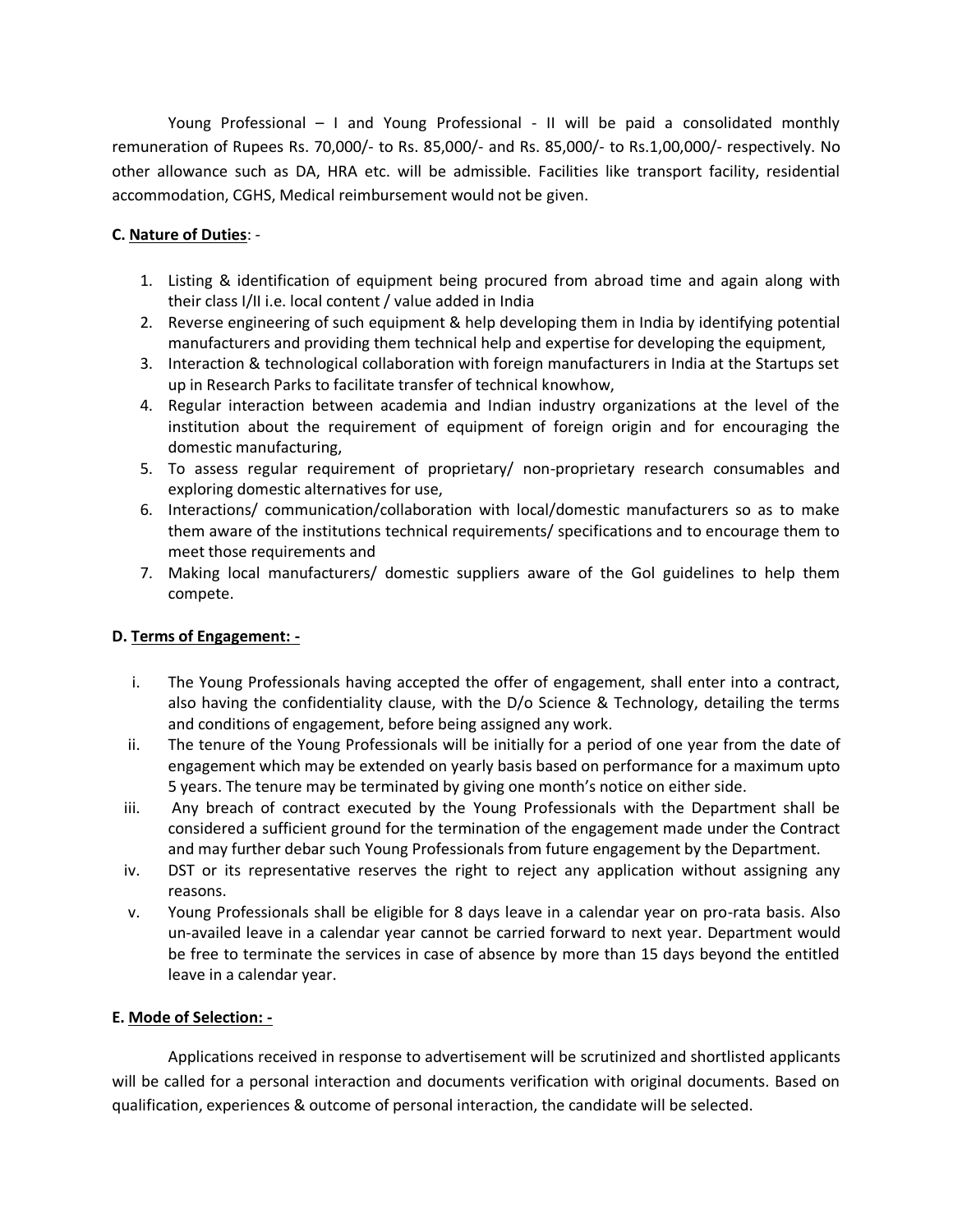#### **How to apply:**

Candidates desirous of applying for the post mentioned above, may submit their application as per the format provided at Annexure I, to **Under Secretary, Estt.II Section, Department of Science &**  Technology, Technology Bhavan, New Mehrauli Road, New Delhi - 110016, or email at dstadmdb**most@nic.in within 45 days from date of publication of this advertisement.** Applications received after the closing date or received incomplete in any respect are liable to be summarily rejected. DST shall not be responsible for any delay on the part of postal department for delivery of application, even if posted before the last date. No representation against such rejection will be entertained.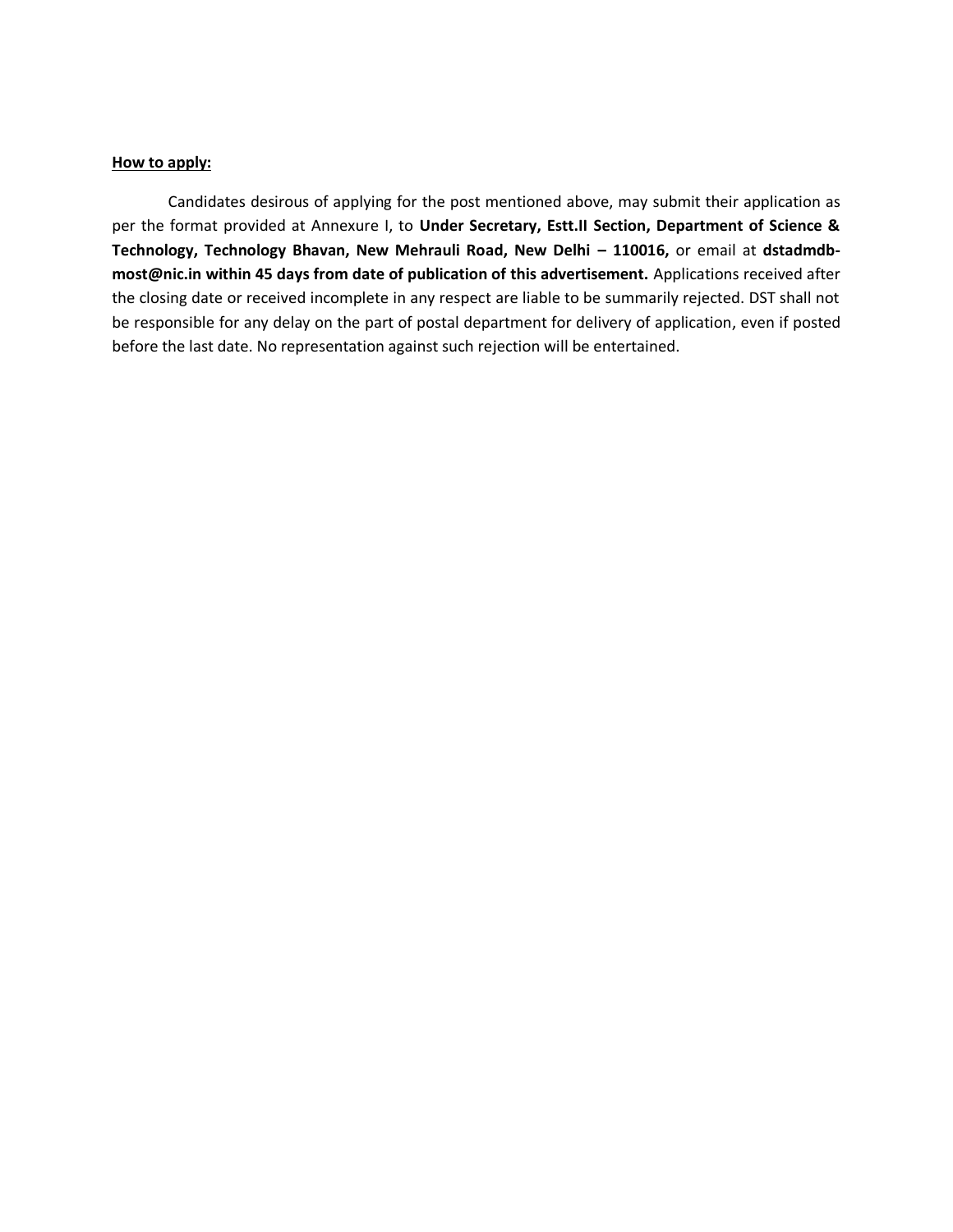### **Annexure-I**

### **CURRICULUM VITAE PROFORMA**

| 1. Advertisement No.                          | : DST/ A-12024/06/2021-Estt.II   |  |  |  |  |
|-----------------------------------------------|----------------------------------|--|--|--|--|
| 2. Post applied for                           | : Young Professional – (I or II) |  |  |  |  |
| 3. Name (in Block Letters)                    |                                  |  |  |  |  |
| 4. Father's Name                              |                                  |  |  |  |  |
| 5. Permanent Address                          |                                  |  |  |  |  |
| 6. Address for correspondence                 |                                  |  |  |  |  |
| 7. Date of Birth                              |                                  |  |  |  |  |
| 8. Nationality                                |                                  |  |  |  |  |
| 9. Educational & Professional Qualifications: |                                  |  |  |  |  |

passing

Paste the recent Passport size photograph

10.Details of Employment/Experience in chronological order. Enclose a separate sheet duly authenticated by your signature, if the space below is insufficient.

Degree Subjects Studied Division/Percentage of

marks obtained

| Office/Institution   Post held   From |  | To | Scale of<br>pay, Grade Pay and<br>basic pay | Nature of duties<br>(in detail) |
|---------------------------------------|--|----|---------------------------------------------|---------------------------------|
|                                       |  |    |                                             |                                 |
|                                       |  |    |                                             |                                 |

## **(A brief write- up to be given at the end indicating the relevance of past experience to the post applied for)**

11. Any other information relevant:

Name of the Institution Year of

/Board/University